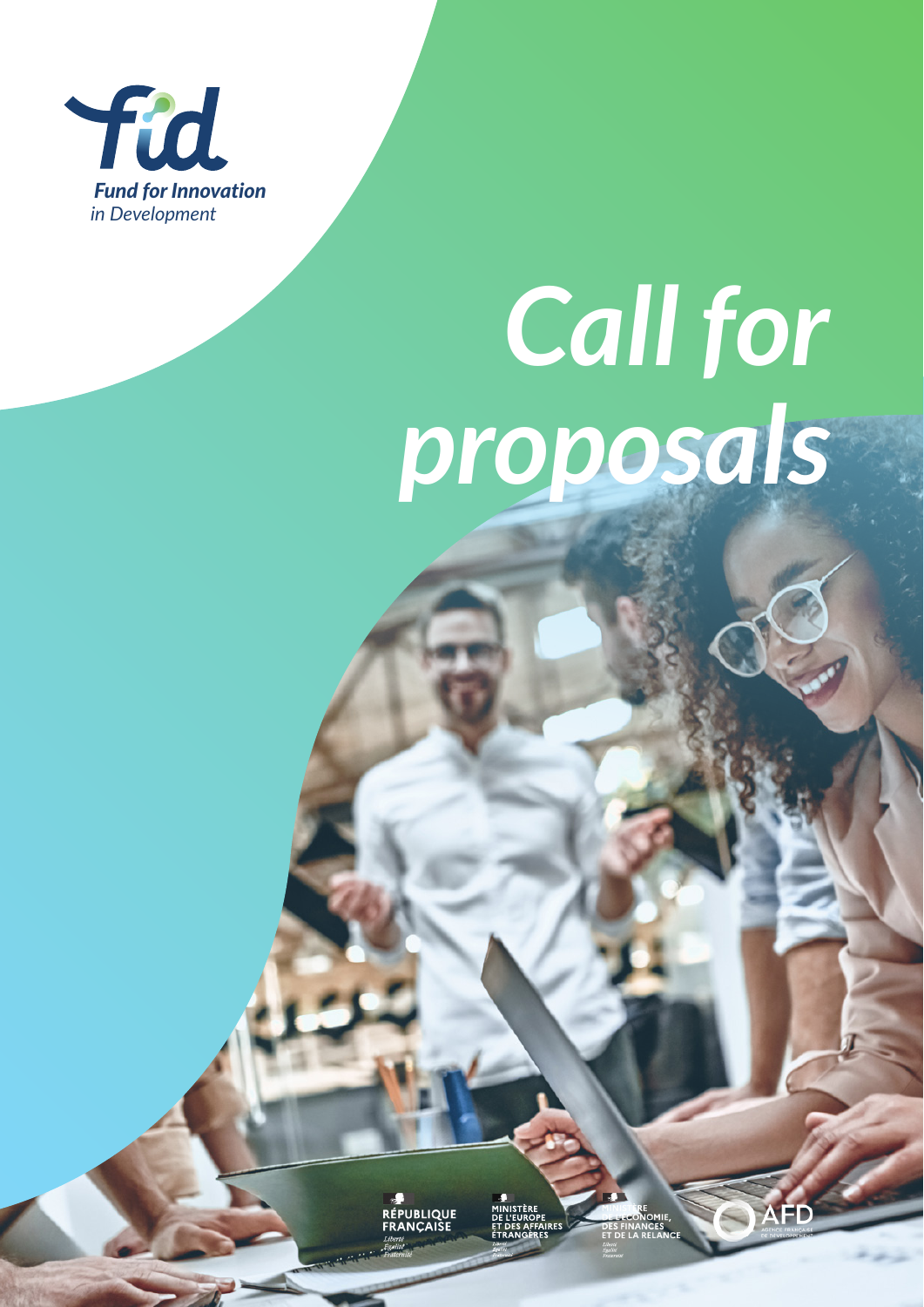| What is FID?<br><u> 1980 - Jan Barbara, martxa al II-lea (h. 1980).</u><br>3                                                                                                                                                              |  |
|-------------------------------------------------------------------------------------------------------------------------------------------------------------------------------------------------------------------------------------------|--|
| What we fund <u>the contract of the contract of the contract of the contract of the contract of the contract of the contract of the contract of the contract of the contract of the contract of the contract of the contract of </u><br>3 |  |
| Open Innovation                                                                                                                                                                                                                           |  |
| <b>Sectors</b>                                                                                                                                                                                                                            |  |
| Geographies                                                                                                                                                                                                                               |  |
| Who is eligible for funding                                                                                                                                                                                                               |  |
| 4                                                                                                                                                                                                                                         |  |
| <b>Rigorous Evidence of Impact</b>                                                                                                                                                                                                        |  |
| <b>Cost-Effectiveness</b>                                                                                                                                                                                                                 |  |
| <b>Potential for Scale and Sustainability</b>                                                                                                                                                                                             |  |
| <b>Stages of funding available</b><br><u> 1989 - Johann Barn, mars et al. 1989 - Anna ann an t-Anna ann an t-Anna ann an t-Anna ann an t-Anna ann an t-</u><br>5                                                                          |  |
| Prepare Grants - up to €50,000                                                                                                                                                                                                            |  |
| Stage 1: Pilot Grants - up to €200,000                                                                                                                                                                                                    |  |
| Stage 2: Test and Position for Scale Grants - €200,000 to €1,500,000                                                                                                                                                                      |  |
| Stage 3: Transition to Scale Grants - €1,500,000 to €4,000,000                                                                                                                                                                            |  |
| Transforming Public Policy Grants - up to €150,000                                                                                                                                                                                        |  |
|                                                                                                                                                                                                                                           |  |
| How your application will be evaluated <b>with a set of the contract of the set of the set of the set of the set o</b><br>9                                                                                                               |  |
| <b>Review and Selection Process</b>                                                                                                                                                                                                       |  |
| <b>Collaborative Redesign</b>                                                                                                                                                                                                             |  |
| <b>Evaluation criteria</b>                                                                                                                                                                                                                |  |
| Innovation                                                                                                                                                                                                                                |  |
| Evidence of Impact<br>Cost-Effectiveness                                                                                                                                                                                                  |  |
| Scale and Financial Sustainability                                                                                                                                                                                                        |  |
| Implementation                                                                                                                                                                                                                            |  |
| Project Team                                                                                                                                                                                                                              |  |
| <b>Glossary Terms</b>                                                                                                                                                                                                                     |  |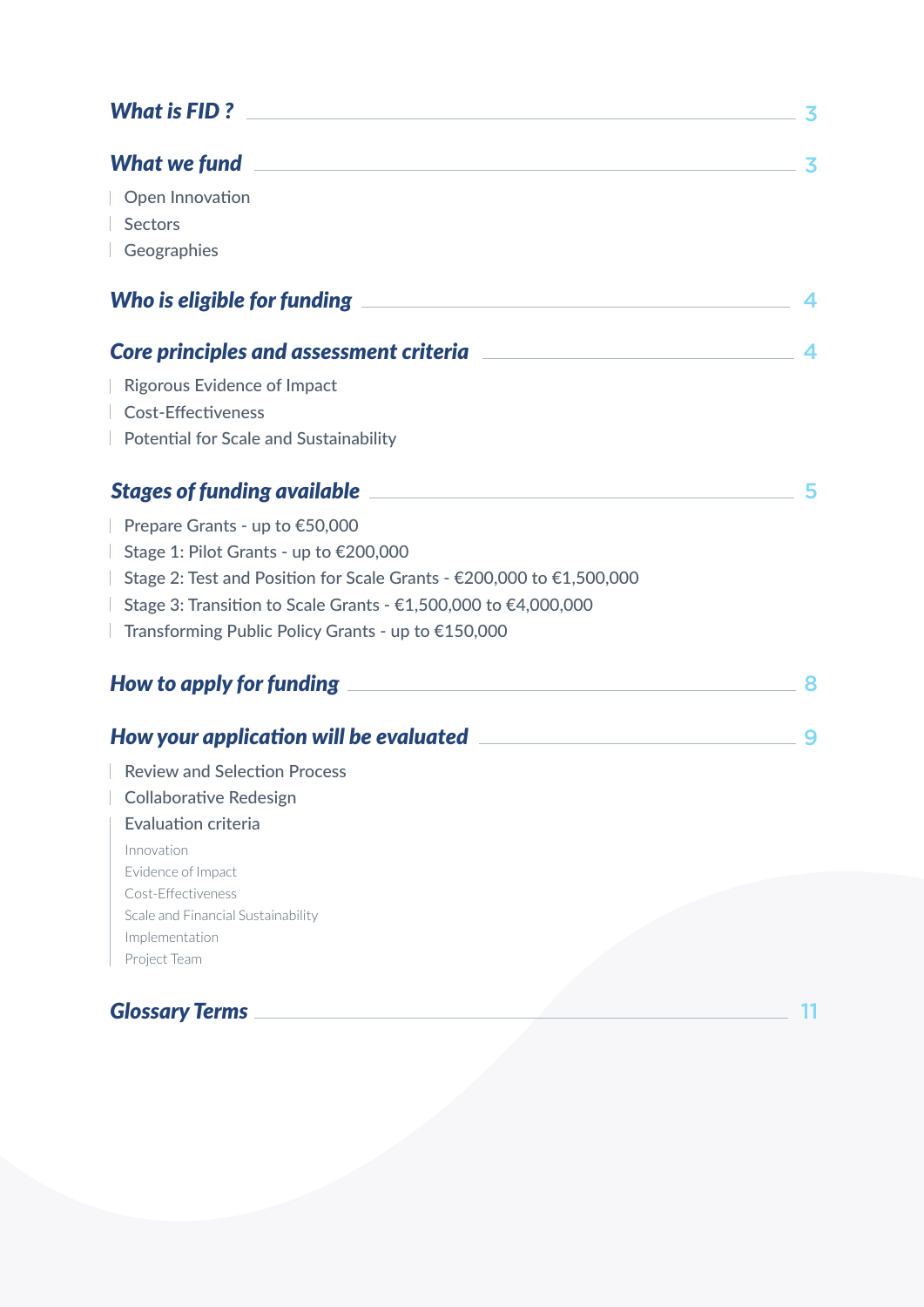# *What is FID ?*

**The Fund for Innovation in Development** (Fonds d'Innovation pour le Développement or FID) is a new initiative to support innovation that contributes to reducing global poverty and inequality. Through flexible grant funding, the Fund enables innovators and researchers to test new ideas, build rigorous evidence of what works, and scale the highest-impact and most cost- effective solutions**1**.

#### **Our objectives are:**

- To encourage and facilitate innovation, from wherever it might come
- To accelerate global innovation in the fight against poverty and inequality
- To rigorously evaluate new ideas through collaboration with the research community
- To support the scale and widespread deployment of the best solutions

Through this Call for Proposals, we are inviting innovators and researchers from around the world to apply for grant funding to more effectively or efficiently address poverty and inequality. This document describes what we are interested in funding, who is eligible for funding, core principles guiding our funding decisions and how to apply for funding.

# *What we fund*

#### Open Innovation

FID takes a broad view of innovation, considering **any solution with strong potential to achieve development impact at scale in less costly, faster, or otherwise more feasible ways than existing approaches.**

This can include a wide range of innovations intended to improve the lives of the poor. Our definition of innovation includes, for example, new approaches to improve delivery of essential goods and services, process or managerial innovations, improvements in public services that facilitate access and improve outcomes, as well as new technologies or new applications of existing technologies. New "low-tech" approaches designed to be sustainable and accessible and which can have a significant impact on the lives of the poorest will also be eligible. **FID seeks to support any innovation that more effectively or efficiently addresses poverty and inequality around the world, with a specific focus on innovations targeting particularly acute problems of marginalized populations.**

#### **Sectors**

**FID accepts applications for innovations in any sector which addresses poverty and inequality,** and specifically encourages applications for innovations in education, health, climate change, and gender equality. Within each sector, FID particularly encourages applications centered on interventions that improve outcomes for marginalized groups, including, for example, women and girls, underrepresented minorities, and refugees and displaced persons.

#### **Geographies**

**FID funds initiatives in all low- and middle-income countries, with special emphasis on the countries<sup>2</sup>, primarily in** sub-Saharan Africa, that are official priorities for French development assistance.

# *Who is eligible for funding*

**FID accepts applications from nearly any type of applicant, independently or in partnership with others,** including: research institutes and institutions of higher education; governments or public agencies; non-governmental organizations; and private, for-profit companies.

*FID is an independent initiative hosted by the French Development Agency (AFD). Grant funding available to innovators will be provided by AFD as Official Develop-*1 *ment Assistance (ODA).*

*Benin, Burkina Faso, Burundi, Central African Republic, Chad, Comoros, Democratic Republic of Congo, Djibouti, Ethiopia, Gambia, Guinea, Haiti, Liberia, Madagascar,*  2 *Mali, Mauritania, Niger, Senegal, and Togo.*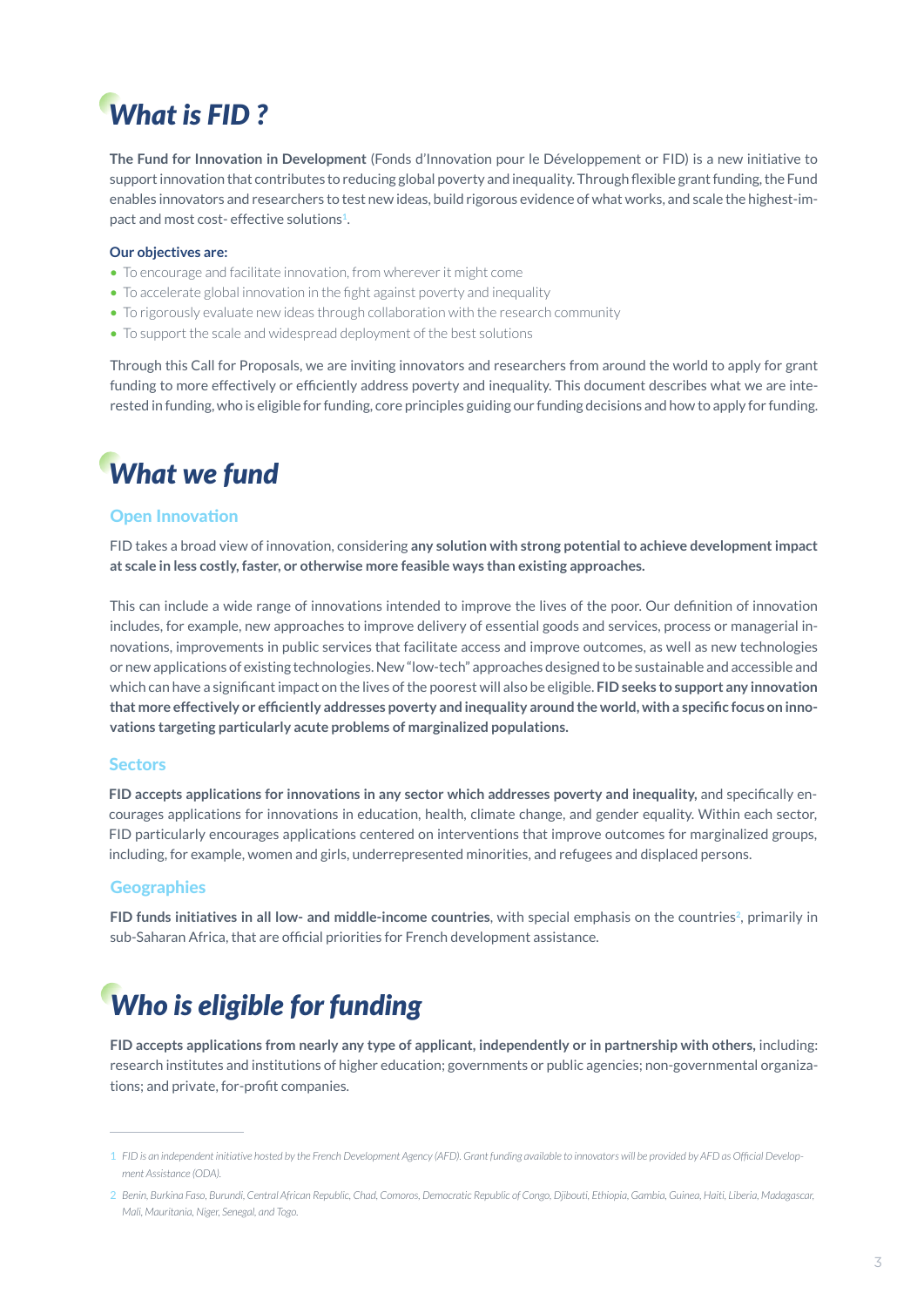I**ndividuals applying independently and public international and multilateral institutions are ineligible for funding. FID accepts applications for funding from innovators and researchers of all nationalities living in all geographies,** but specifically encourages applications from organizations based in, led by, and significantly staffed by people from lowand middle-income countries; people who identify as women; and other marginalized populations.

FID accepts applications **in French or English**.

# *Core principles and assessment criteria*

FID is designed to accelerate the deployment of impactful solutions in the fight against poverty and inequality, support France's partners in the generation and application of evidence to improve social policy, and foster the exchange of knowledge between research and development actors.

#### **FID assesses every application against three core criteria:**

- **1** Rigorous **evidence of impact** on improving the lives of people living in poverty;
- 2 Cost-effectiveness of the innovation in improving development outcomes;
- 3 Potential for scale and sustainability

Innovations are assessed based on their demonstrated record of and potential for achieving each of these criteria.

## **Rigorous Evidence of Impact**

Evidence of clear, measurable outcomes demonstrates what works in development. FID relies on rigorous evidence of impact in determining which applications to fund and also supports research to generate evidence on development innovations. FID will evaluate applications against this criterion based on existing evidence and the proposed theory of change.

Applicants for Prepare, Stage 1, or Stage 2 grants should draw on evidence to inform their theory of change, and Stage 2 applicants must aim to have rigorous evidence of causal impact by the end of the grant period. The Fund requires applicants for Stage 3 or Transforming Public Policy grants to show rigorous evidence of causal impact of the innovation on improving the lives of people living in poverty at the time of application, such as from a randomized controlled trial (RCT).

# **Cost-Effectiveness**

FID invests in solutions that have the potential to deliver more impact for every euro than existing solutions. Taking a best-in-class approach to cost-effectiveness. FID seeks innovations that can demonstrate better results at lower cost or be more effective at addressing the development challenge than alternatives. An innovation can increase its cost-effectiveness either by reducing its cost or by increasing its impact.

Applicants for Prepare, Stage 1, or Stage 2 grants should be able to articulate the potential for cost-effectiveness of the innovation, should the evidence demonstrate impact, and Stage 2 applicants should be simultaneously collecting meaningful cost data to be able to conduct a robust cost-effectiveness analysis by the end of the grant period. The Fund requires applicants for Stage 3 or Transforming Public Policy grants to demonstrate a compelling case that their solution is more cost-effective than existing approaches.

# **Potential for Scale and Sustainability**

The Fund's ultimate goal is to support impactful development solutions that will scale to improve millions of lives while being financially sustained through the public and/or private sector. Innovations must demonstrate a viable pathway to scale - whether through the public sector, the private sector, or a hybrid of the two - and be able to demonstrate that the innovation will ultimately be able to grow without continued Fund support and be sustained over a period of time that is necessary to achieve development impact. Innovations should feature local ownership, appropriate contextualization, a capable and experienced team, and partnerships essential to sustainability.

Recognizing that innovations take many paths to scale, and recognizing the importance of public partnerships, the Fund does not require that the applicant ultimately be the organization that brings the innovation to scale. Many promising scale-ups of evidence-based innovations involve non-governmental organizations and/or researchers supporting one or more governments to scale the innovation.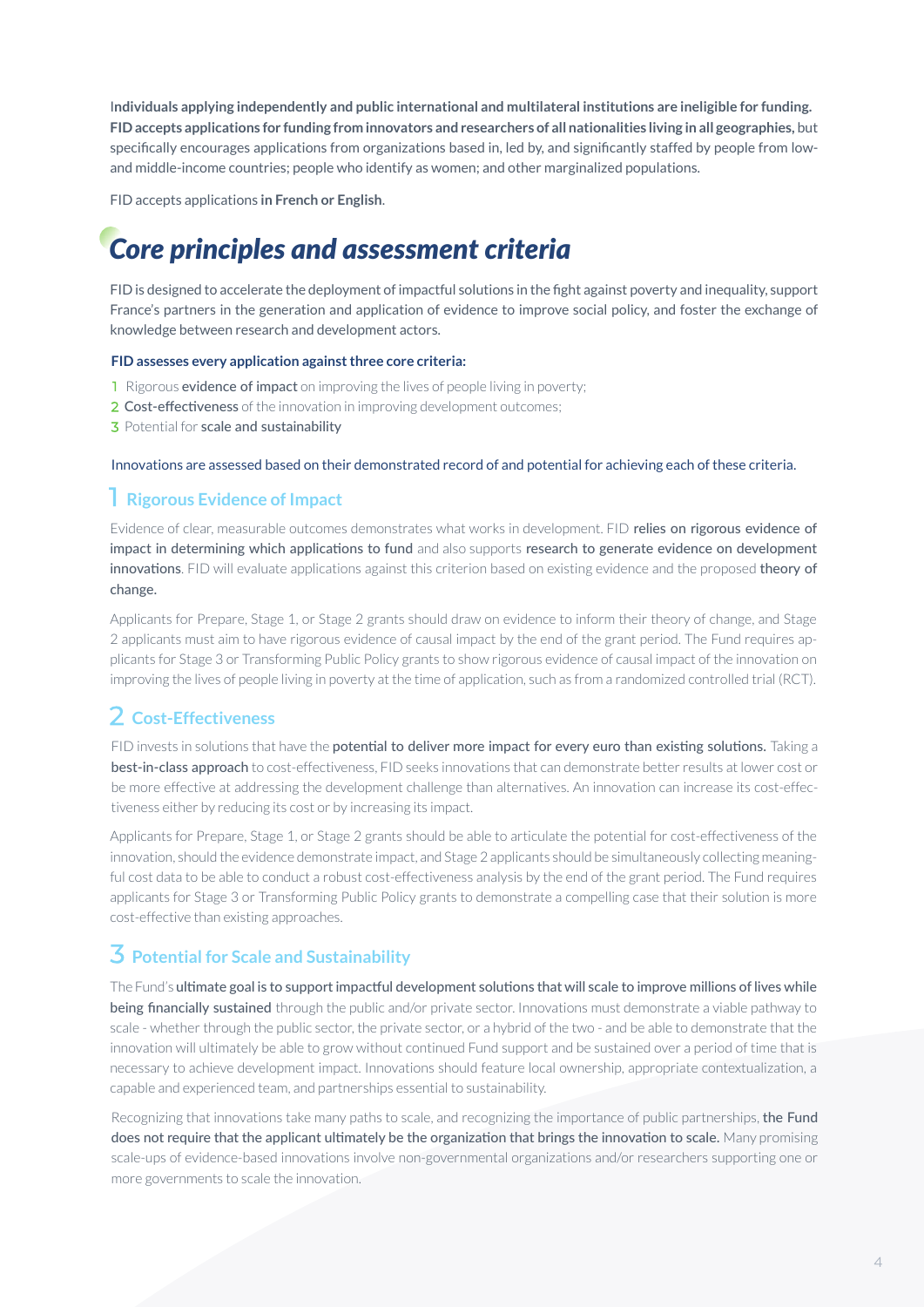In addition to these three core criteria, the Fund also assesses the **implementation strength** of the proposal (e.g., the applicant's understanding of and grounding in the local context; the applicant's past performance in implementing programs; the applicant's plans for appropriate implementation science data collection and research); and the **core applicant team**, including, e.g., whether the applicant is bringing to bear the types of expertise and experience that the work appears to require.

# *Stages of funding available*

The Fund will provide **five types of grants**, each described in further detail below. The first four types of grants - Prepare, Stage 1, Stage 2 and Stage 3 Grants - follow a staged approach that calibrates the level of funding to the strength of the evidence of impact, cost-effectiveness, and scalability of the innovation. The fifth - Transforming Public Policy Grants - is reserved for innovations that have reached a mature stage, and the relatively smaller funding level is intended to be highly catalytic.

Applicants should apply for the type of grant that best reflects the current development of their innovation. The Fund can accept applications from organizations for any grant type. For example, organizations do not need to start with a Stage 1 Grant from the Fund in order to be eligible to apply for a Stage 2 Grant. However, applicants applying at Stage 1, 2, or 3 or Transforming Public Policy Grants will need to have met the conditions of the earlier stage prior to applying, even if with another source of funding. FID reserves the right to consider innovations for different types of grants or levels of funding than the applicant has requested**3**.

#### **Prepare Grants ∪p to €50,000**

Prepare Grants are small project preparation grants that can be used to **support the development of proposals for Stages 1, 2, or 3 grants** for promising applicants who otherwise may have had less access to or ability to secure funding from a competitive fund such as FID. Although geographic eligibility for all of the other types of grants described below will be significantly broader, Prepare Grants will be primarily **available to applicants from the countries that are priorities for French aid.**

#### **Application requirements :**

To be competitive to receive a Prepare Grant, applicants must identify which Stage award they intend to apply for after the Prepare Grant concludes. The Prepare Grant application must demonstrate the applicant's potential to submit a strong future application for Stage 1, 2, or 3 funding, according to the three FID core principles, Evidence of Impact, Cost-Effectiveness, and Scale and Sustainability. For each of these core principles, the proposal must demonstrate the potential to achieve the requirements for the proposed Stage of the future application**<sup>4</sup>**.

Furthermore, a Prepare Grant applicant must demonstrate the Need for Prepare Grant support. The applicant must make a compelling case for how the Prepare Grant will be used to support the development of a proposal that is likely to meet the criteria necessary for a subsequent Stage 1, 2, or 3 Grant, and clearly detail the support that is needed to address key gaps or resolve key questions prior to application submission, and how the proposed funding will be used to satisfy those gaps or questions.

Examples of activities that Prepare Grants might support include: recruiting partner organizations who will be important to the deployment and scale of the development innovation, funding personnel or other operating expenses to explore the potential of a new innovation prior to committing to a full pilot test or evaluation**<sup>5</sup>**, capacity development for applicant or partner organizations including implementing relevant training or developing data management systems necessary to implement the anticipated innovation, determining market demand for an innovation through customer discovery interviews, or other work and expenses relevant to preparing an innovation for submission to FID.

<sup>3</sup> This may be addressed through amendments and edits to the original proposal, as agreed between the applicant and the FID team or Review Committee following *application submission. For more details, please see the section on Collaborative Redesign and Amendments to Submitted Proposals.*

*For example, an applicant submitting a proposal for a Prepare Grant for a future Stage 1 Pilot Grant must, when addressing evidence of impact, present a strong theory*  4 *of change that justifies how and why the activities under a future Stage 1 Pilot Grant are likely to generate a positive development impact. As another example, when addressing scale and sustainability, Prepare Grant applications for a future Stage 3 Transition to Scale Grant must discuss the resources required to scale the innovation over time, which of these resources have been obtained, and their plans and vision for how resources will be obtained in the future.*

*Please note that all FID awards, including Prepare and Stage 1 Pilot Grants, must be for innovations that are post-prototype and ready for real-world testing.* 5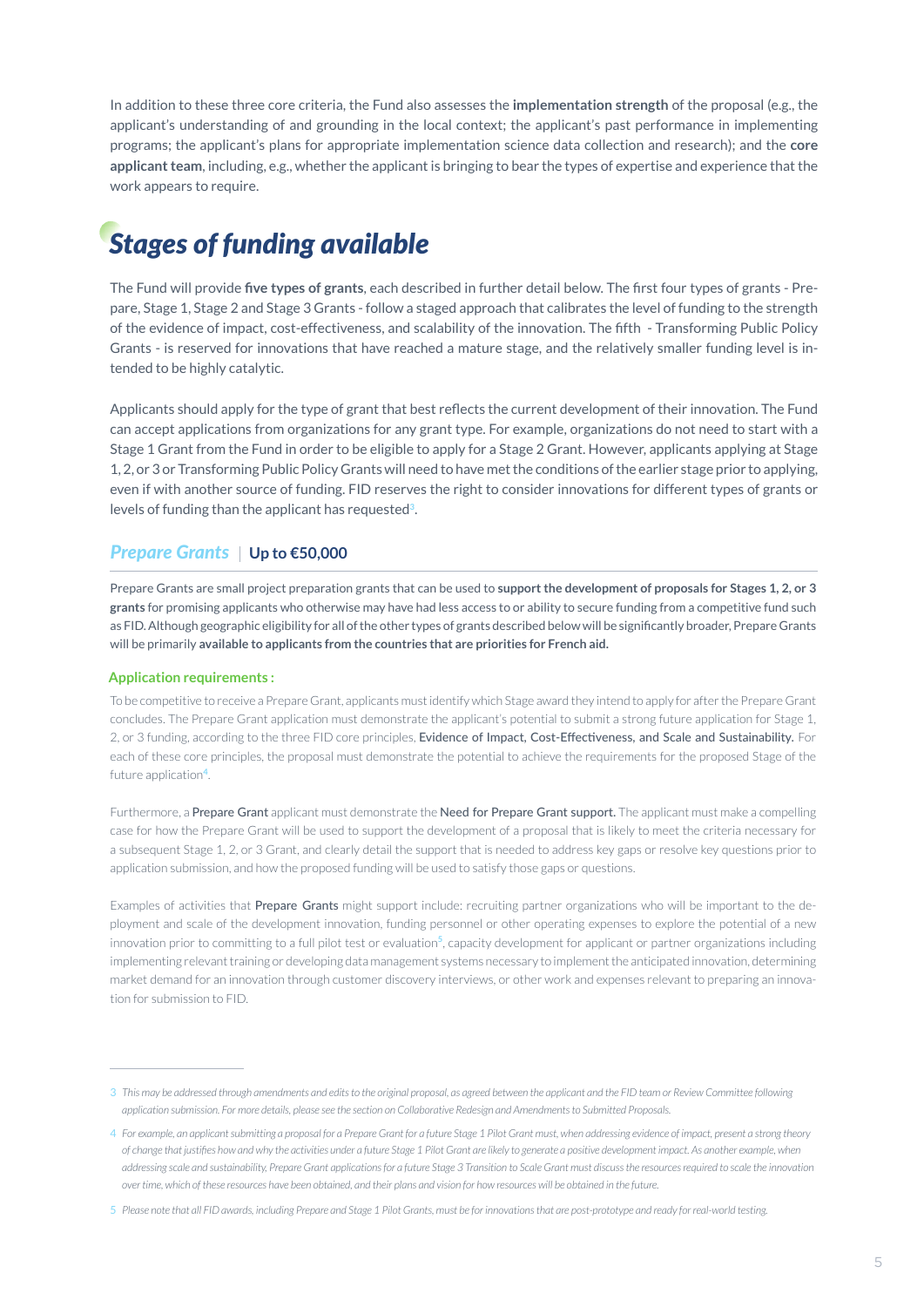## *Stage 1: Pilot Grants | Up to €200,000*

FID funds Stage 1 Pilot Grants to support the **piloting of innovations that are early in development and need real-world testing to refine the basic model and establish the viability of the innovation at small scale**, including testing core assumptions around operational, social, and financial viability. FID supports only those innovations that are post- prototype and are ready to be piloted in the real world with real users.

Examples of activities that Stage 1 Pilot Grants may support include: assessment of demand for the innovation; exploration of different delivery models for the innovation; conducting further research and development or user testing on an existing prototype; and documenting social outcomes of and real-world costs to implement the solution.

#### **Application requirements :**

To be competitive to receive a Stage 1 Grant, applicants must demonstrate the following for each of the three FID core principles:

- **I** Evidence of Impact. Applicants must make a credible case of the potential benefit of their innovation on the lives of those affected by the development challenge. While rigorous evidence of causal impact is not required at this stage, applicants must present a strong theory of change that justifies how and why their innovation is likely to generate a positive development impact. FID values any relevant evidence or research findings that demonstrate why the innovation is needed, such as evidence of customer demand for or interest in the innovation. Stronger applications will draw on rigorous evidence to inform their theory of change. Applicants should include plans to collect data during the award period that would test key assumptions in the theory of change and that will illustrate the social outcomes of and real-world costs to implement the solution.
- 2 Cost-Effectiveness. Applicants should clearly articulate why their innovation has the potential to be cost-effective at scale. Applicants should include a discussion of the likely costs of their innovation relative to alternative solutions, and the major expected cost drivers of the innovation at scale.
- 3 Scale and Sustainability. Applicants should be able to demonstrate that their innovation has the potential to sustainably reach a large number of people if delivered at scale. Applicants must describe how they expect their innovation will be financially sustained at scale. Applicants should identify the types of partners it expects will be relevant to scaling and funding the innovation, describe the extent to which such relationships have already been built, and make a case for why such partners will pay for the innovation at scale.

## *Stage 2: Test and Position for Scale Grants* **€200,000 to €1,500,000**

FID funds Stage 2 Test and Position for Scale Grants to support the **further testing and continued growth of innovations to assess the likelihood that they can achieve both impact and viability at a larger scale**. Successful applicants will have already conducted successful pilot testing in a real-world setting, thereby satisfying Stage 1 conditions, and should include plans to track and rigorously assess the cost-effectiveness and operational feasibility of their innovation. Successful Stage 2 applicants must either already have rigorous evidence of causal impact of the proposed innovation, or must conduct a rigorous impact evaluation during the Stage 2 grant period.

Examples of activities that Stage 2 grants may support include: impact evaluations; further market testing; and operational expansion of innovations in ways that would position the innovation to transition to scale, such as by testing alternative approaches to implementation or by finding ways to satisfy requirements for scaling that are likely to be imposed by long-term funders, such as governments.

#### **Application requirements :**

To be competitive to receive a Stage 2 grant, applicants must demonstrate the following for each of the three FID core principles:

- 1 Evidence of Impact. Applicants must either demonstrate that there already is rigorous evidence of their innovation's causal impact on a development outcome or provide a plan to conduct a rigorous impact evaluation during the Stage 2 grant period. Prior evidence of impact is not required to have been generated by the applicant. Impact measurement must assess outcomes (e.g., lives saved, additional income generated) or intermediate outcomes for which rigorous evidence already exists (e.g., vaccinations are proven to improve health, and the proposed evaluation measures increases in vaccination rates). The impact evaluation must have adequate statistical power and must include a credible counterfactual of what would have happened in the absence of the innovation. Optimally, this evidence would be generated by a randomized controlled trial. If the evidence is or will be generated through another methodology, a strong case must be made for the proposed evaluation methodology.
- 2 Cost-Effectiveness. Applicants must either include plans to analyze the cost-effectiveness of their innovation or show that such an analysis already exists. This analysis should include a discussion of the current and likely future costs of the innovation, the cost-effectiveness of the innovation relative to alternative solutions (including the status quo), and the major expected cost drivers of the innovation at scale. For applicants that have not yet analyzed the cost-effectiveness of the innovation, the application should include plans for how costs will be measured during the grant period.

<sup>5</sup> *Please note that all FID awards, including Prepare and Stage 1 Pilot Grants, must be for innovations that are post-prototype and ready for real-world testing.*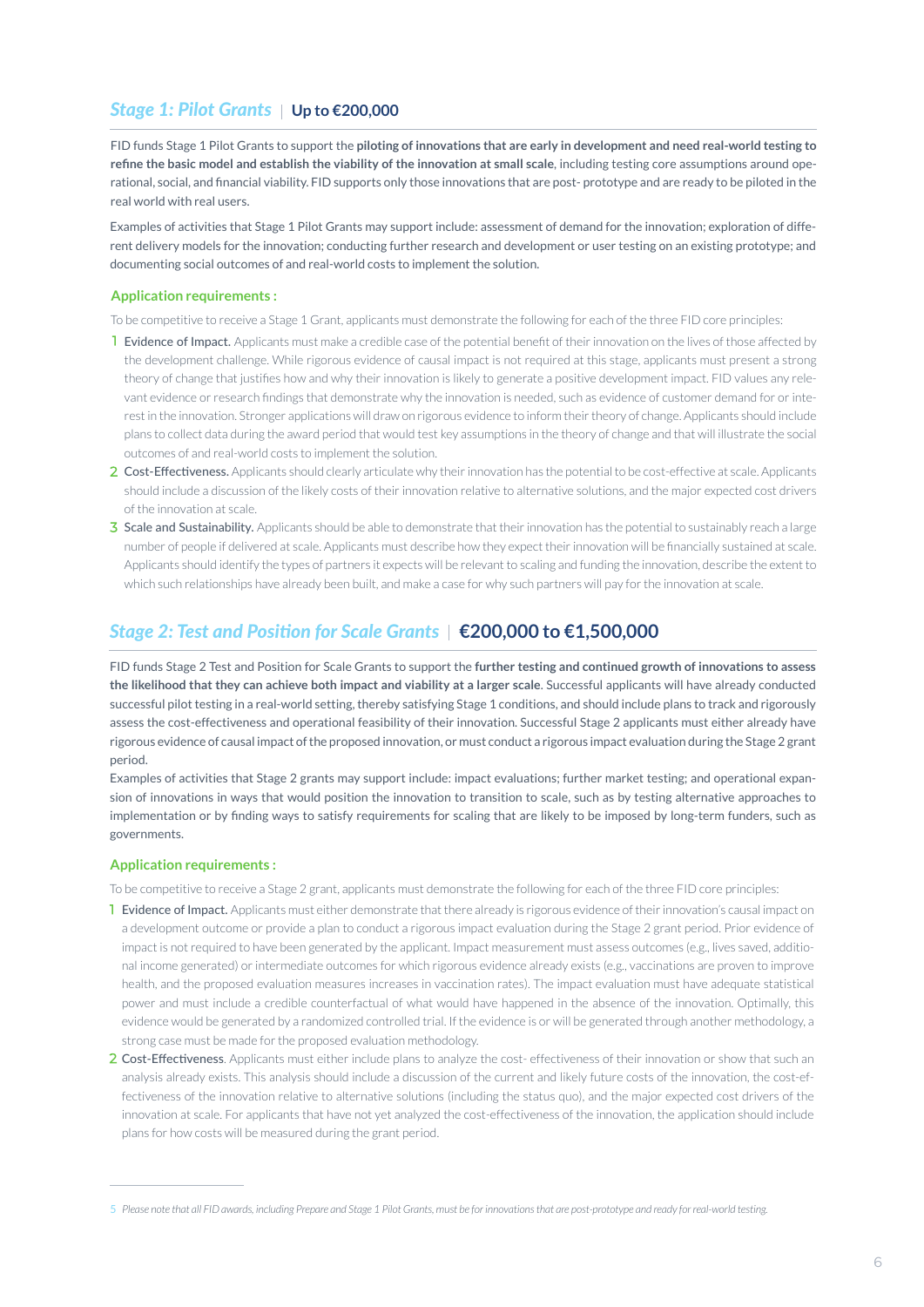Scale and Sustainability. Applicants must make a compelling case that their innovation has the potential to sustainably reach and benefit large numbers of people when delivered at scale. Applicants must discuss the resources they expect to be required to scale the innovation over time and their plans and vision for how such resources will be obtained and from whom. Applicants should identify the types of partners that will be relevant to scaling and affording the innovation, and should describe the extent to which such relationships have already been built. FID encourages applications which include participation by partner organizations necessary to scale the proposed innovation.

## *Stage 3: Transition to Scale Grants* **€1,500,000 to €4,000,000**

FID funds Stage 3 Transition to Scale Grants to support the **transition of rigorously tested and validated solutions to widespread scaling**, such as bringing a tested innovation to national scale or to new contexts, with the goal of eventually achieving widespread adoption in one or more countries. Stage 3 innovations will have a strong track record, including having already demonstrated rigorous evidence of causal impact and made a convincing case based on this evidence that the solution would be cost-effective at scale, thereby satisfying Stage 2 grant conditions.

Examples of activities that Stage 3 grants may support include: adapting the innovation to new contexts; conducting further testing of the extent to which the evidence of an innovation's impact is applicable in new geographies or settings; assessing ways to drive cost-effectiveness at increased scale; addressing operational challenges for scaling up; and starting the scaling process.

#### **Application requirements :**

To be competitive to receive a Stage 3 grant, applicants must demonstrate the following for each of the three FID core principles:

**I Evidence of Impact.** Applicants must demonstrate rigorous evidence of their innovation's causal impact on an outcome of interest. Such evidence is not required to be generated by the applicant, but must exist prior to application, and must derive from a rigorous impact evaluation that assesses outcomes (e.g., lives saved, DALYs, additional income generated) or intermediate outcomes for which rigorous evidence already exists (e.g., vaccinations are proven to improve health outcomes, and the evaluation demonstrates increases in vaccination rates). Underlying impact evaluations must have adequate statistical power and must include a credible counterfactual of what would have happened in the absence of the innovation. Optimally, this evidence would be generated by a randomized controlled trial. If the evidence is or will be generated through another methodology, a strong case must be made for the proposed evaluation methodology. Applications will be stronger if the underlying evidence is peer-reviewed, published, or otherwise widely circulated.

Additionally, applicants must clearly describe what they expect to learn during the course of the proposed scale-up activities. FID does not require that applicants implement an additional rigorous evaluation during a Stage 3 grant, but strong Stage 3 applicants will include key questions remaining to be answered and a plan to address those questions either alone or with partner organizations during the course of the proposed activities.

- 2 Cost-Effectiveness. Applicants must make a compelling case based on the underlying impact measurement that the innovation will be cost-effective at scale relative to alternative solutions. Such evidence is not required to be generated by the applicant, but must exist prior to application. Applicants should include details of the current and likely future costs of the innovation and the major drivers of cost and cost-effectiveness of the innovation at scale.
- 3 Scale and Sustainability. Applicants must demonstrate that their innovation is on track to sustainably reach and benefit very large numbers of people, and that the applicant and its partners will reach at least hundreds of thousands of people. Applicants must discuss the resources required to scale the innovation over time, which of these resources have been obtained, and their plans for how resources will be obtained in the future. Applicants should identify and address operational challenges for scaling and should include plans that allow for refinement and iteration along the path to scale. Applications will be stronger if they include evidence of commitment from the relevant country government(s) and other entities that will be involved in scaling the innovation.

## **Transforming Public Policy Grants**  ↓ Up to €150,000

#### **FID funds Transforming Public Policy (TPP) Grants to support two types of projects:**

- 1 those focused on the institutionalization of specific evidence-based innovations with demonstrated cost-effectiveness and scalability into public policies at large scale;
- 2 those focused on strengthening the capacity of low- and middle-income governments to design, test, pilot, and scale evidence-based innovations (e.g., the establishment of an evidence-based innovation lab in government or support for a government effort to collect and process data to evaluate the impact of social policies).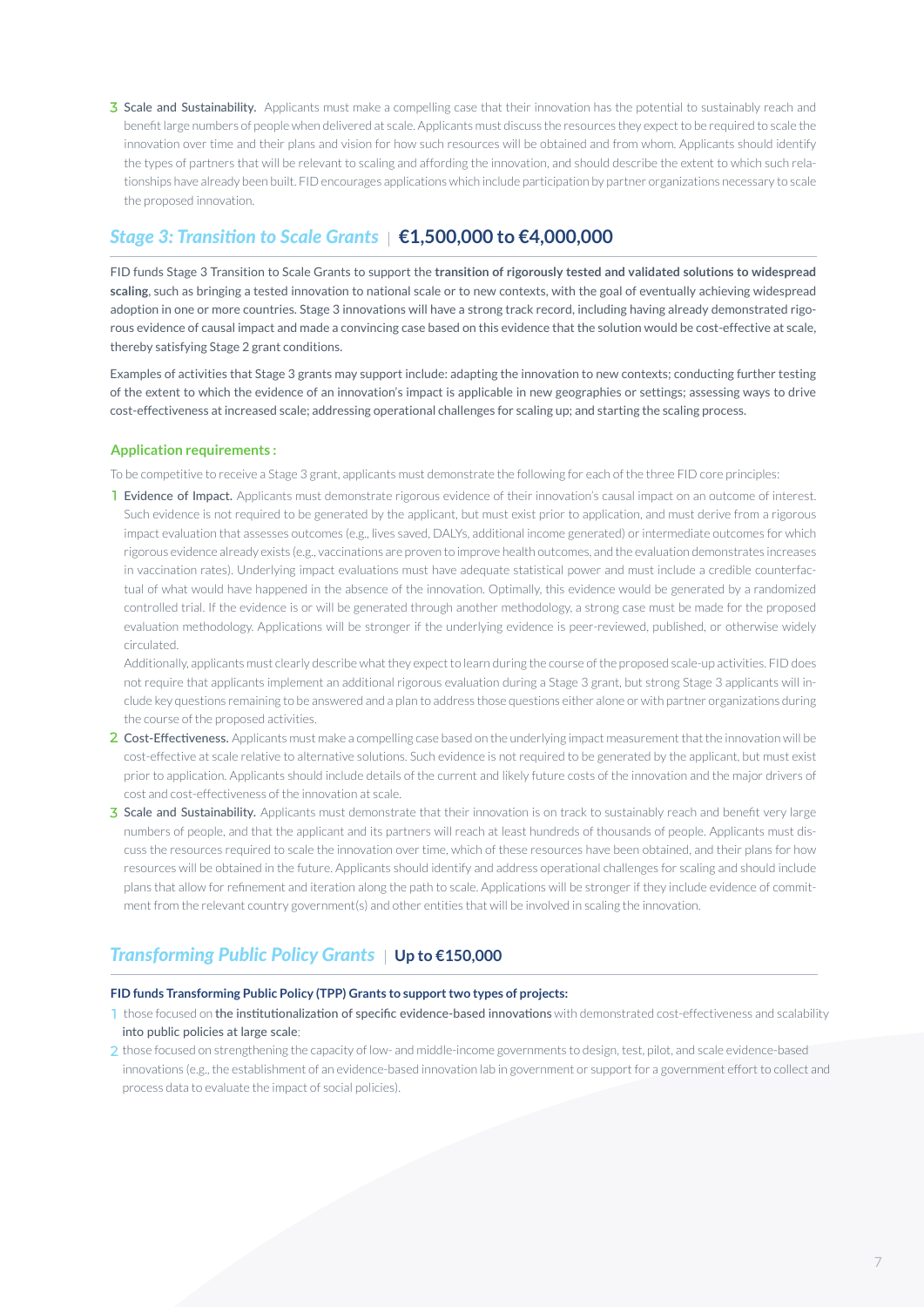FID expects that relatively small amounts of funding can be highly catalytic. Examples of activities that Transforming Public Policy Grants may support include: supporting data collection about the nature and extent of a problem or to determine whether evidence about potential solutions from prior evaluations is relevant to context; improving monitoring and evaluation systems for scaling or scaled-up programs; and providing technical assistance, including through, for example, embedded staff and the development of detailed implementation guides and tools, to a partner government to bring evidence-based solutions into large-scale practice.

#### **Application requirements :**

To be competitive to receive a Transforming Public Policy (TPP) Grant, applicants must demonstrate the following:

- 1 Applicants proposing projects that are focused on institutionalizing specific evidence- based innovations in public policy (type 1) should generally have satisfied the conditions of a Stage 3 grant, or be in progress of satisfying them, before applying for a TPP grant.
- 2 Applicants proposing projects focused on strengthening capacity of low- and middle- income countries to implement evidence-based innovations (type 2) must demonstrate the following for each of the three FID core principles:
- a Evidence of Impact. Although Transforming Public Policy Grants (type 2) are not required to focus on the implementation of a specific development innovation, applicants must present a strong theory of change that makes a clear case that the work proposed would generate real, substantive improvements in the lives of poor and/or marginalized people by supporting the government to adapt, pilot, and scale evidence-informed public policy and service delivery innovations that have been previously evaluated with a randomized evaluation. The application must include a clear description of the potential reach of the proposed work and the anticipated outcomes. Strong applications build on lessons learned from previous attempts to address similar development challenges and demonstrate the transformational potential of the activities proposed.
- Cost-Effectiveness. Applicants must make a compelling case that the activities under a proposed Transforming Public Policy Grant will lead to the implementation of public policy innovations that will be cost-effective at scale, relative to alternative solutions. Applicants must outline the anticipated drivers of implementation costs and make a clear case for the anticipated development outcomes as a result of the work proposed.
- Scale and Sustainability. Applicants must demonstrate the potential for long- term sustainability of the activities proposed, including the potential to continue delivering services beyond the proposed award period. The application must include strong support from domestic, host country partner(s) and constituencies, and a clear commitment from the proposed partner institution to support the implementation or scale of the proposed activities.

The applicant organization and proposed project team must also have a demonstrated track record of testing, introducing, implementing, and/or scaling evidence-supported development innovations in low and middle-income countries.

Only projects with a specific and committed government partner(s) will be eligible for a TPP Grant. Successful applicants for either type of TPP award must demonstrate a deep understanding of the theory underlying the evidence-based innovation(s) they intend to implement, as well as of the local context and systems. Applications seeking to apply evidence in a new context should include evidence that they have undertaken a scoping process with the government partner to diagnose the problem(s) and determine that the evidence is relevant, as well as a process for adapting and piloting the program model(s) in this new context before scaling.

# *How to apply for funding*

FID will accept applications under this Call for Proposals at any point throughout the year. In order to be considered for funding, applications must be submitted through the online portal available at :

**Send an application** *https://fundinnovation.dev/*

# *How your application will be evaluated*

#### Review and Selection Process

#### **The application review process includes three core steps:**

Initial online application : Applicants will submit a short initial application through an online portal on FID's website, in either English or French. Fund staff will reviews these applications, according to the evaluation criteria detailed in this Call for Proposals. The Fund will aim to review, make a decision on, and notify the applicant of the decision on the initial application within approximately 2 months of receipt of application.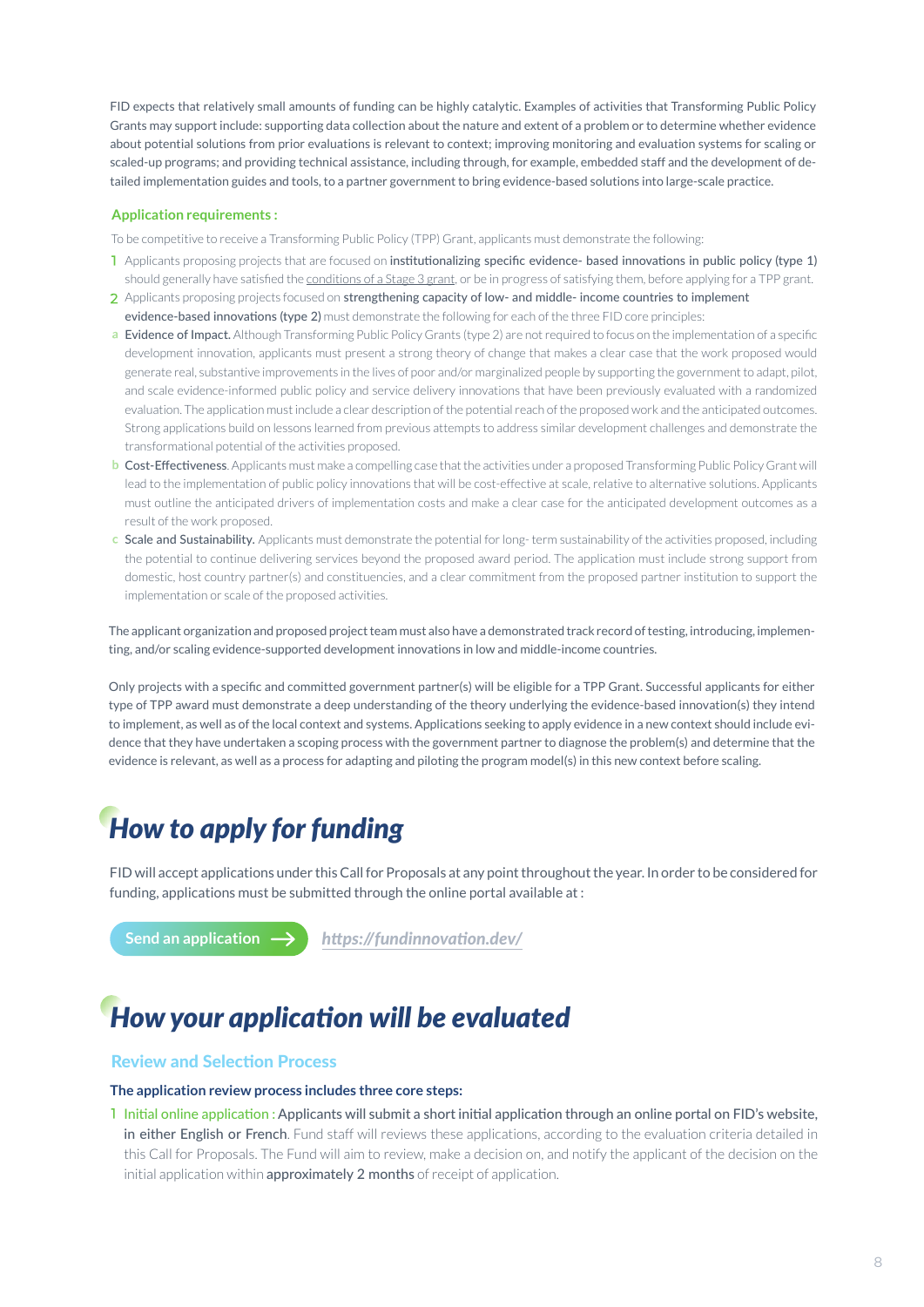2 Additional information gathering : Applicants whose applications pass the initial screen will be invited to the next stage of application review, during which Fund staff may, for example, ask follow-up questions; request additional documentation on specific issues; speak with partners on the proposal; and speak with external experts with relevant sector, local context, or technical expertise to receive input on the application. During this process, Fund staff may provide input to the applicant on their proposal, or request edits to the submitted application. This stage of the process, which may take approximately 1-4 months, culminates in either submission of a package of investment materials to the Review Committee or with FID's decision not to proceed to the final step of the review process.

3 Convening of and recommendations by the Review Committee : Final recommendations for funding decisions on applications will be made by a "Review Committee" consisting of qualified experts.

Based on the recommendation of the Review Committee, an application may be accepted for funding, rejected, or edits may be requested from the applicant.

Following the review process, FID staff will coordinate with AFD to prepare the necessary documents to finalize the grant agreement between the successful applicant and FID. Applicants will be required to answer questions related to anti-money laundering, anti-terrorism and other necessary compliance requirements. The final grant agreement will be active and funding will be disbursed according to the terms outlined in the agreement signed by both the applicant and FID's Executive Director.

#### Collaborative redesign and amendments to submitted proposals

As part of the application review process, FID may collaborate with applicants to make edits and amendments to submitted proposals for funding. Such edits and amendments may occur during the application review stage, when the FID team is collecting additional information, or as a result of the deliberation and recommendations of the Review Committee. Possible amendments suggested by the FID team or Review Committee may include: funding at a different stage than originally proposed (e.g., the proposed activities of a Stage 2 application may be of interest to the FID team, but are determined to have not yet met piloting requirements, so the proposal is recommended for consideration as a Stage 1 Grant); adjusting the overall funding amount requested in order to add or remove activities; revising evaluation questions or methodologies; developing committed partnerships with key individuals or organizations necessary to project success but not included in the original application; or other substantive technical edits that are determined to be essential to project success. Edits and amendments suggested by the FID team and Review Committee are voluntary, but may be considered a necessary precondition for funding the proposed activities.

#### Evaluation criteria

FID uses the six criteria below to assess and rate applications throughout the selection process, with ratings assigned according to an application's responsiveness to each criterion and sections weighted equally.

## **Innovation**

#### **FID will assess each application for the degree to which it demonstrates the following:**

- Compelling problem statement, including a credible explanation of how the problem impacts people's lives and how solving this problem would alleviate poverty or inequality.
- Clear explanation of the innovation and how it addresses the problem, including how it compares to alternative solutions
- Realistic explanation and clear articulation of the number of people impacted by the problem both locally (in the area of implementation) and globally.
- Realistic explanation and clear articulation of the number of people impacted by the proposed innovation, as well as the potential scope for impact over time.
- Clear identification of target beneficiaries / customers of the innovation, including general information regarding

## **Evidence of Impact**

#### **FID will assess each application for the degree to which it demonstrates the following:**

• Credible theory of change that draws upon existing evidence (when applicable or available), either from peer-reviewed, published or otherwise widely circulated sources or previous implementation experience.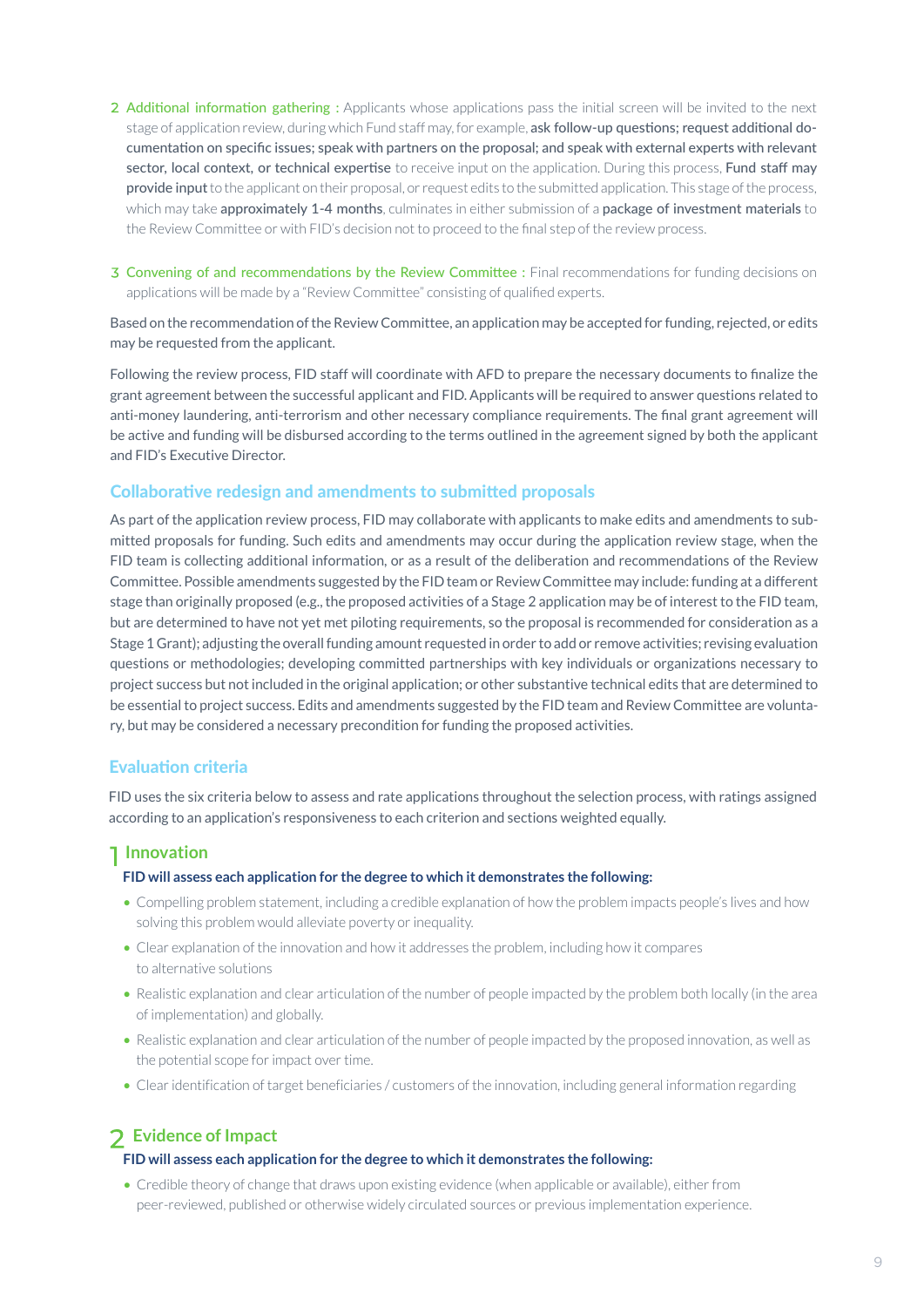- Clear explanation of the key questions that the proposed activities are designed to answer and plans for how the activities will find answers to these questions.
- Stage- and question-appropriate choice of evaluation methodology to assess cost-effectiveness and development impacts of the innovation. Methodologies generating rigorous evidence of causal impact (i.e., impact evaluations) include descriptions of statistical power and corresponding assumptions.
- Well-defined and meaningful metrics to judge the success of the project (e.g., operational viability, full costs, causal impact, cost-effectiveness, reach, social impact).
- Clear explanation of how the metrics would be collected.

## **Costs and Potential for Cost-Effectiveness**

#### **FID will assess each application for the degree to which it demonstrates the following:**

- Credible and stage-appropriate justification that the innovation can achieve better results at a lower cost or be more effective at solving the problem than the status quo or alternatives.
- Clear explanation of the costs of the innovation per beneficiary served or unit treated, including both fixed and variable costs.
- Analysis of how costs and cost-effectiveness are expected to evolve in the future and at scale.

## **Scale and Financial Sustainability**

#### **FID will assess each application for the degree to which it demonstrates the following:**

- Likelihood of sustainably reaching and meaningfully benefiting large numbers of people's lives at scale.
- Realistic assessment of present and anticipated challenges and risks, as well as practical mitigation plan to address them.
- Stage-appropriate understanding of both the amount and source(s) of the financial resources expected to be required to scale the innovation over time.
- Stage-appropriate partnerships or resource commitments from implementation and funding partners.
- Evidence that the applicant and/or its partners brings additional, stage- appropriate resources to the activity (e.g., funding, in-kind contributions, etc.)
- Clear and realistic plans to sustain long-term financial viability of the innovation at scale by way of growth in revenue, increased beneficiaries or customers, greater adoption, etc., and a stage-appropriate strategy and track record of securing financial support and of stakeholder engagement.

# **Implementation**

#### **FID will assess each application for the degree to which it demonstrates the following:**

- Stage-appropriate record of achievement of the organization.
- Stage-appropriate plans to build operational capacity, systems and partnerships to support the innovation's path to scale.
- Ability of the applicant to successfully implement and execute the project as designed.
- Reasonable, stage-appropriate tests of technical and operational viability in real- world settings that can inform future implementation.
- Clear justification for the funding amount requested, including a reasonable project budget.
- Compelling case that the activities for which the application requests funding will substantially strengthen or test the innovation's impact and potential for scale.

# **Project Team**

#### **FID will assess each application for the degree to which it demonstrates the following:**

- Clear articulation of required expertise and demonstration of relevant experience among the key personnel to execute the proposed plans.
- Strong understanding of local context(s), current implementation challenges and barriers to success.
- Clear and appropriate assignment of key roles and level of effort across the team.
- Clear commitment of any necessary partner organizations, including roles and responsibilities of participating organization(s).